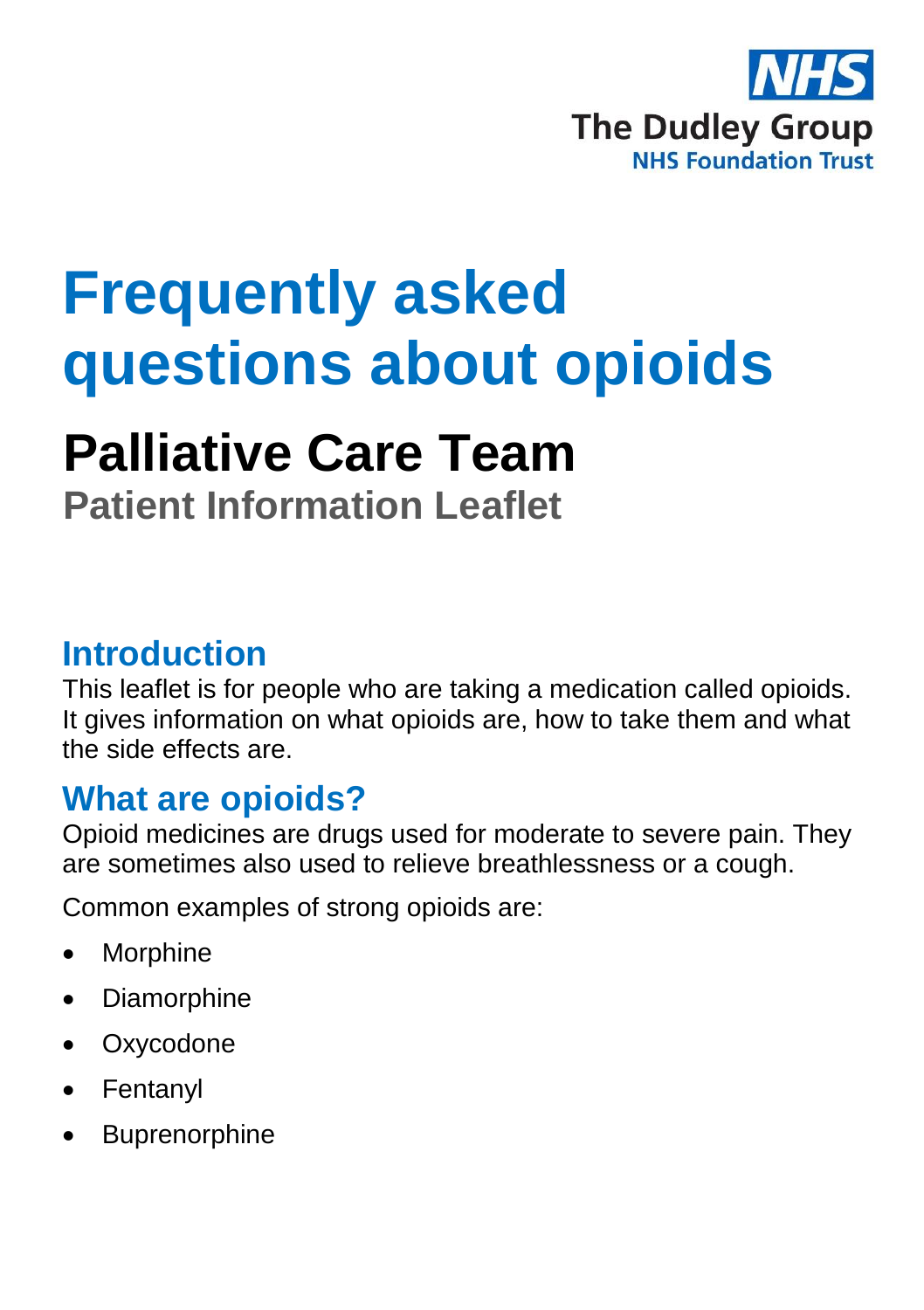These opioids come as different brands and not all brands are the same. Therefore, once you have started on a brand, it is recommended that you stick to that brand. If you notice that the opioid medicine you have been given looks different in any way to those you have previously received, please discuss this with your pharmacist.

#### **Aren't opioids only used for people who are at the end of their life?**

No. Opioids are given for different sorts of moderate to severe pain that may be as a result of cancer, heart disease or other illnesses.

#### **How do I take opioids?**

Opioids can be given in several ways.

You will usually be prescribed an opioid that you need to take regularly. How often you need to take this will differ depending on what type of opioid has been prescribed for you. For example, modified-release tablets or capsules may be taken every twelve hours. They are used to treat the pain that you have all the time which is called **background pain**.

#### **Name of medication:** <u>\_\_\_\_\_\_\_\_\_\_\_\_\_\_\_\_\_\_\_\_\_\_</u>

#### **When to take/apply it:**

However, you may experience pain before your next dose of regular opioid is due. The cause of this pain and how long it lasts will differ from person to person. Therefore, you will also be prescribed a faster acting medicine for these episodes of pain. This is for when your pain suddenly gets worse and you need something extra.

#### **Name of medication:**

#### **When to take/apply it:**

If you experience pain before your next dose of regular opioid is due, you should take an additional dose of the quick-acting opioid that has been prescribed for you. If you find you have to take a lot of additional doses, let your GP or hospital doctor or nurse know.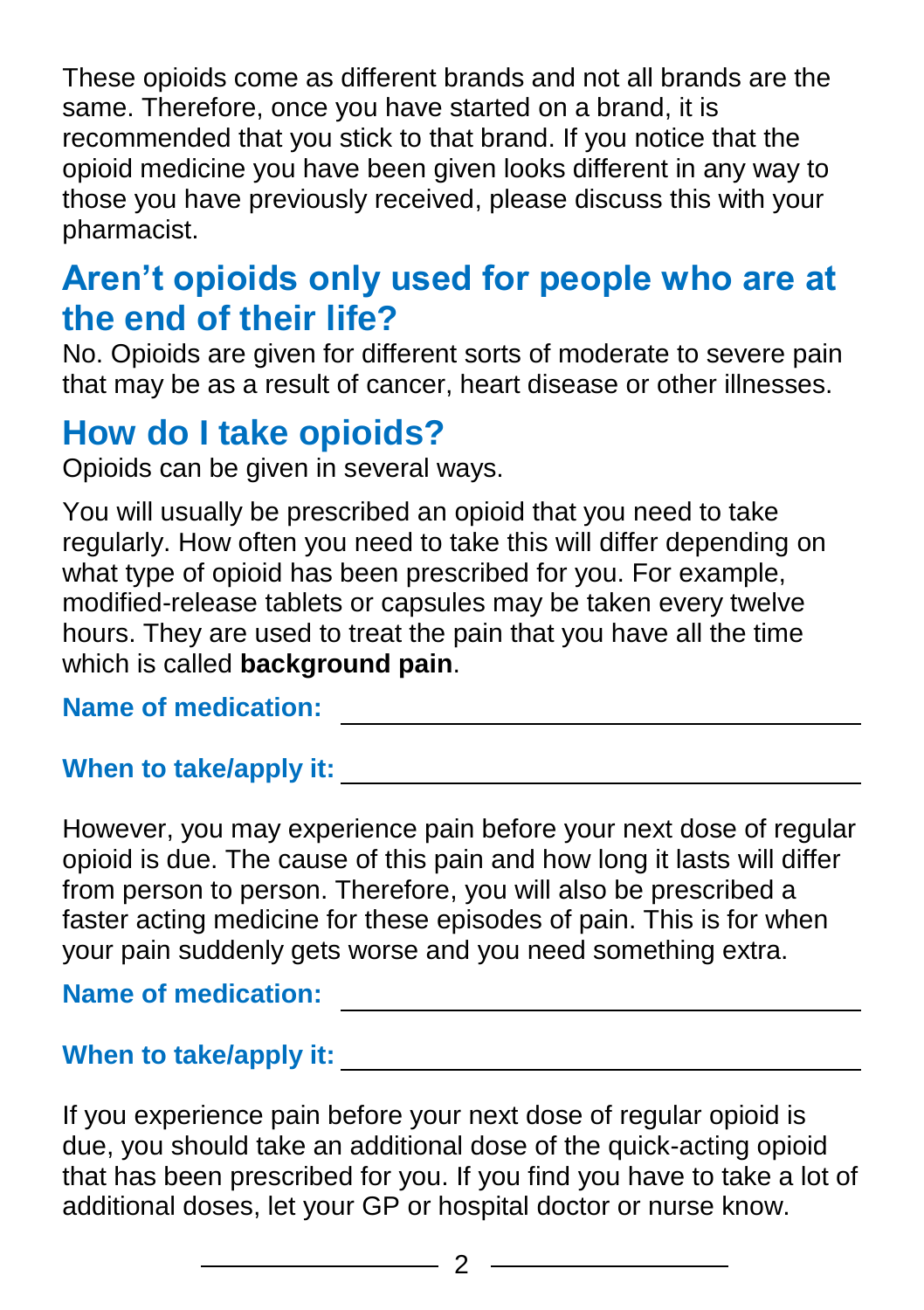### **If I take opioids, will I get addicted to them and be unable to stop taking them?**

No. Taking opioids for pain will not make you an addict. It is quite normal for the dose to increase over time, although many people remain on the same dose for long periods.

As with other medicines, you should not stop taking opioids suddenly without discussing this with your GP, hospital doctor or nurse as your body needs time to adjust. If you no longer need to take opioids, your doctor or nurse will gradually reduce the dose that they prescribe for you.

### **What are the main side effects to look out for?**

Opioids tend to make you constipated and most people will need to take laxatives to help empty their bowels. Morphine can sometimes make you feel sick when you first take it. This usually only lasts a few days but your doctor may give you something to stop this feeling.

Opioids can make you feel sleepy for the first few days while you are getting used to them, or when the dose is increased, but our bodies can usually adapt gradually.

#### **How will I know if the opioids are not going to work for my pain?**

You may still have pain despite taking bigger doses of opioid medications and may feel unwell in one or more of these ways:

- More sleepy
- Feeling sick more of the time
- Restlessness and jumpiness
- Bad dreams

If this happens, tell your GP or hospital doctor or nurse. It may mean that the opioids are not working for you. The doctor may reduce your dose of opioids and suggest other treatments to help your pain.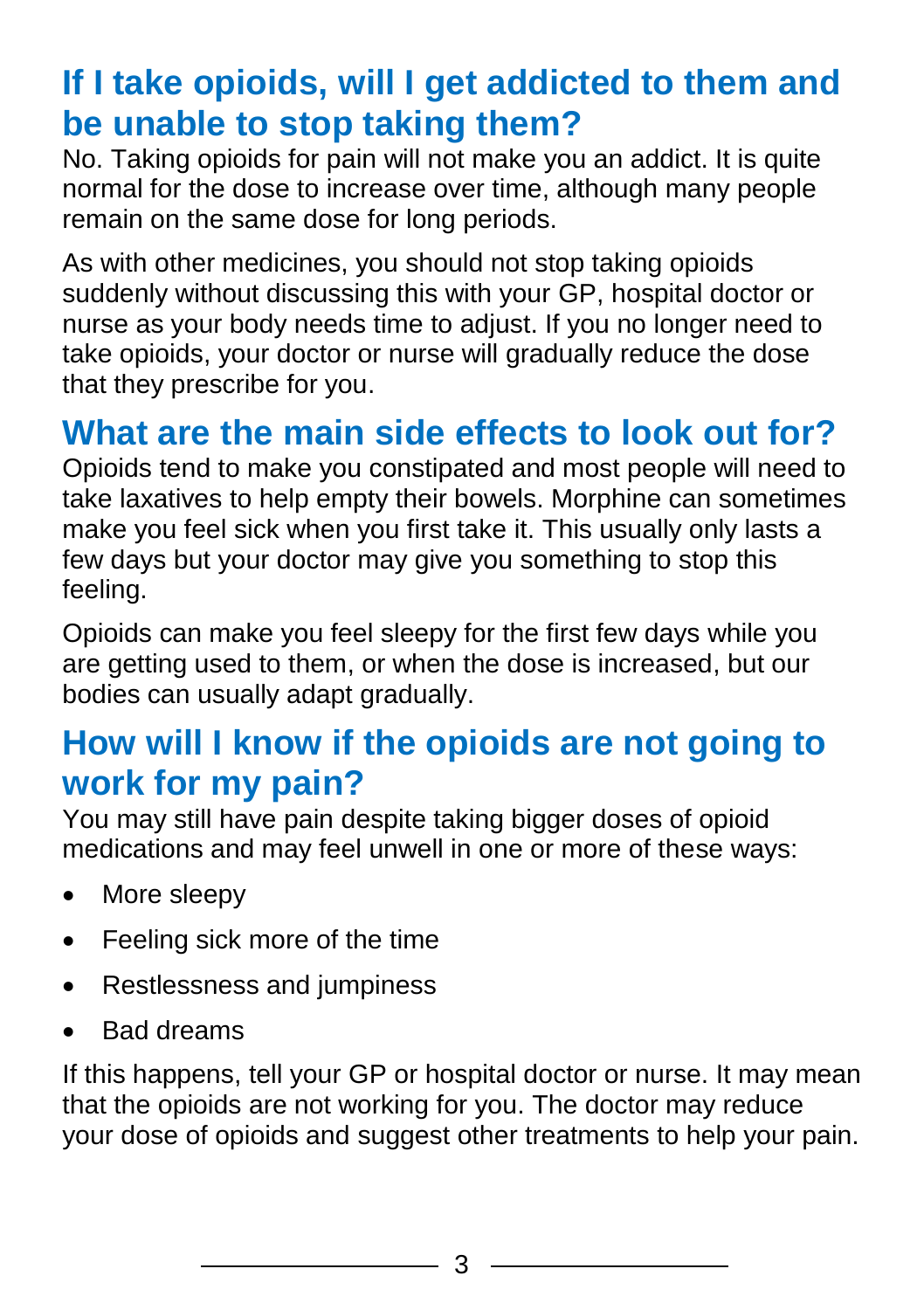## **Can I drive if I am taking opioids?**

Driving may be possible but there are many factors to consider and your doctor or nurse will advise you. As in any other situation, please remember you should only drive if you feel it is completely safe to do so.

## **Can I drink alcohol if I am taking opioids?**

Yes. You can drink small amounts (for example, a small glass of wine, beer or spirits) but it may make you feel more sleepy.

#### **Is there a maximum dose of opioids?**

No. There is no maximum dose. If it is taken for pain as prescribed, the dose can be increased gradually to match your pain.

Often people can be on very large doses of opioids for a long time without significant problems.

#### **If I take opioids for pain, why do I need other painkillers?**

Although opioids are very good painkillers, they are not helpful for all types of pain. Other treatments may be needed and suggested by your doctor or nurse.

## **How do I store my opioids at home?**

Keep the medicines in their original containers, clearly labelled and stored safely at room temperature in a dry place. Make sure that they are well out of reach and sight of children.

The label should provide storage instructions but check with your pharmacist if you are unsure.

#### **What should I do with any opioids that I no longer need?**

Return any opioids you do not need to the pharmacist for safe disposal. Do not flush them down the toilet or throw them away.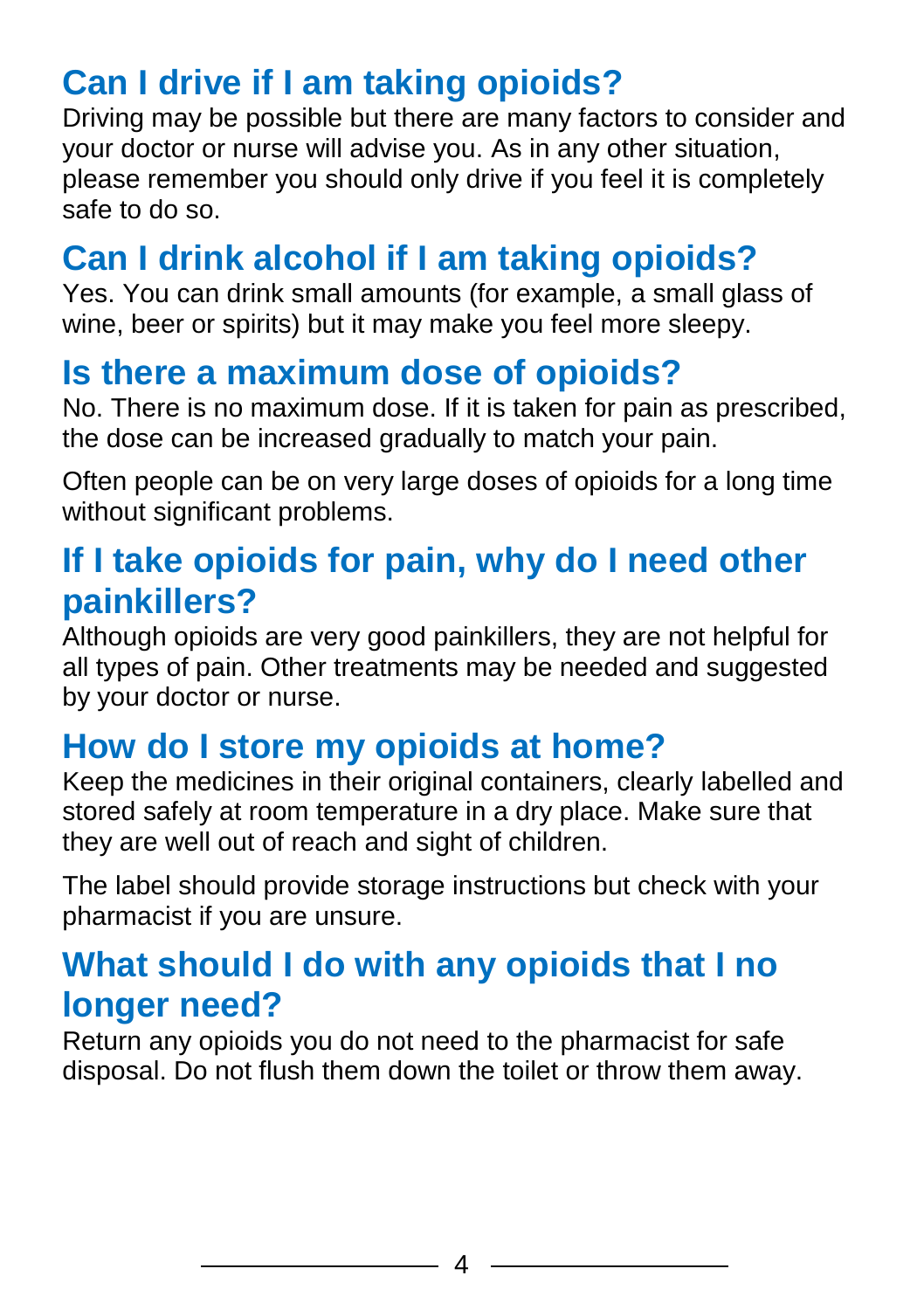#### **Further prescribing and follow up**

Your GP or hospital doctor will provide you with further prescriptions for your opioid medication. It is very important that you never run out of your medication.

You should not stop taking these drugs unless on the advice of a doctor or nurse as this would be likely to make you feel ill for a few days afterwards. This is called a withdrawal reaction.

If you need advice or have problems out of normal hours, contact your out-of-hours GP service, district nurse or call NHS 111.

If you have any questions, or if there is anything you do not understand about this leaflet, please speak to your GP or pharmacist.

#### **This leaflet can be downloaded or printed from:**

http://dgft.nhs.uk/services-and-wards/end-of-life-care/patientinformation-leaflets/

If you have any feedback on this patient information leaflet, please email dgft.patient.information@nhs.net